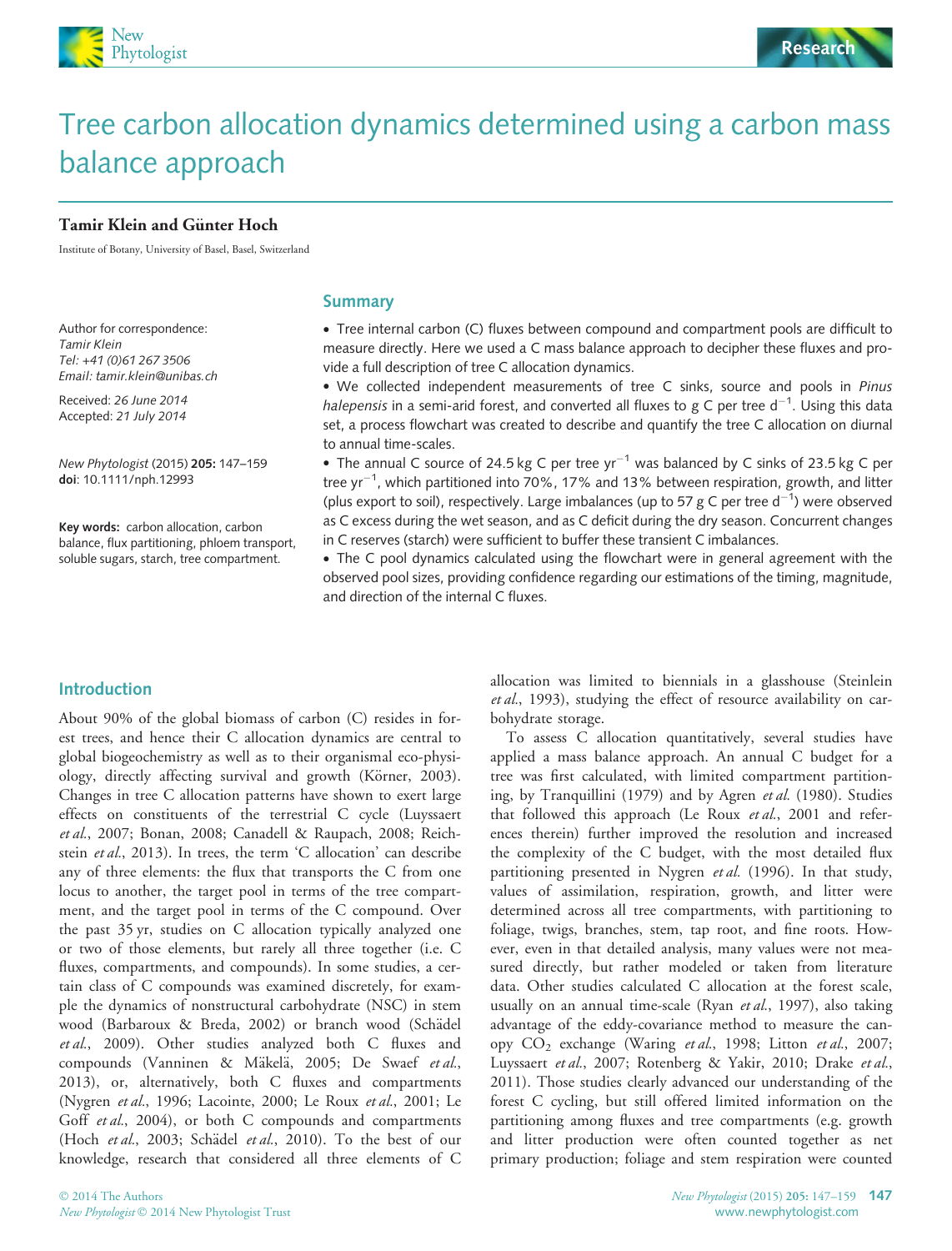as above-ground respiration). In addition, in those and all other studies to date, there was no consideration of C allocation to storage in the C budget calculation.

Trees exchange  $C$  as  $CO<sub>2</sub>$  with the atmosphere, in assimilation (A) and respiration (R) fluxes, and also release C as litter (L) to the forest floor and exudate C to the soil  $(E;$  export of C to soil). In addition, C is sequestered through growth  $(G)$ . On an annual time-scale, there is a balance between A (in a tree-centric view: C source) and all the other fluxes (C sinks):

$$
A = R + G + E + L
$$
 Eqn 1

However, C supply  $(A)$  and demand (sink activities R and G, and C loss in  $E$  and  $L$ ) are not necessarily synchronized at any given time resolution. Trees can buffer C excess by storage (S) in C reserves, which can later be consumed (C) to buffer C deficit. Therefore, these two fluxes must be considered in a complete C budget, especially for smaller time-scales, that is, at diurnal and monthly time resolution:

$$
A = R + G + E + L + S - C
$$
 Eqn 2

Little is known about the seasonal dynamics of carbon exchange among intrinsic pools, that is, between compartments and between compound-specific pools. These fluxes are difficult to measure in a continuous and nondestructive way. Therefore, previous research has focused on measurements of specific C compounds in phloem and xylem on the one hand (Turgeon & Wolf, 2009; Savage et al., 2013), and modeling of such fluxes based on stem diameter variations on the other hand (Sevanto et al., 2011; De Swaef et al., 2013; Mencuccini et al., 2013). Here, we suggest an alternative approach: combining measurements of C exchange between the tree and its environment and C sequestration (Eqn 1) with the partitioning among internal C pools, structural and nonstructural, should allow the identification of tree intrinsic C transport fluxes.

In this study we took advantage of multi-annual C allocation data compiled from eco-physiological studies of Aleppo pine (Pinus halepensis) in Yatir forest, Israel, in 13 yr of continuous research. Here, independent measurements of nearly all tree C sinks, source and pools were collected into a data set, where all fluxes were converted to comparable units (g C per tree  $d^{-1}$ ). Using this data set, a simple flowchart was created to illustrate the complete, field measurement-based C allocation dynamics across C fluxes, compartments, and compounds. The objectives of this study were: to obtain a balanced C budget in a mature forest tree, by integrating all C fluxes; to test whether the dynamics of starch, that is, the fluxes of storage and consumption, are sufficient to buffer the whole-tree C balance; to test whether the C mass balance approach can reproduce the dynamics of soluble sugars in the tree and its compartments, as periodically measured in different tissues independently; and to define the timing, magnitude, and direction of the intrinsic C fluxes of storage and consumption and of transport between the tree compartments.

# Materials and Methods

## Data collection and analysis

Tree C pools and fluxes were calculated from independent in situ flux- and pool-specific measurements performed between 2000 and 2012 on eight to 28 mature Aleppo pine (Pinus halepensis Miller) trees growing in one plot in Yatir forest, Israel (31°20'N, 35°20'E). Aleppo pine is an important forest tree in the Mediterranean region, and the only pine species native to Israel (Quezel, 2000). Temperature and precipitation requirements generally confine its distribution to sub-humid areas of the Mediterranean. With annual precipitation of  $285 \pm 88$  mm, Yatir forest is at the dry edge of the P. halepensis distribution. It is a 45-yr-old planted forest, yet all trees have grown under natural conditions, without irrigation or any other treatment. Precipitation is confined to the wet season (December–April) with effectively zero rainfall during the long dry season. As a result of this highly seasonal precipitation distribution, our time-series followed the hydrological year (from 1 October until 30 September) rather than the calendar year. In 2000, an instrumented flux tower was installed in the geographic center of the forest, facilitating multiple eco-physiological studies (Klein et al., 2005; Grünzweig et al., 2007, 2009; Maseyk et al., 2008a,b).

A summary of the source measurements including their respective literature is provided in Table 1. Because of inter-annual variability in flux intensities, fluxes were calculated from multiannual measurements of 3–10 yr. All C pools and fluxes were transformed into g C per tree and g C per tree  $d^{-1}$ , respectively. The diurnal temporal resolution was chosen to better reflect the C allocation dynamics and does not imply a diurnal measurement resolution for the fluxes, which were mostly measured at a weekly, bi-weekly, or monthly temporal resolution. Fluxes and changes in NSC (starch and soluble sugars) pool sizes were calculated down to monthly time resolution. A tree was defined by characteristic diameter at breast height (DBH) of 20 cm and height of 10 m, respectively. These values captured the mean DBH and height of 177 trees measured in the observation plot in 2010 (Jewish National Fund forestry division data). To transform all values into g C, the molar masses of C and  $CO<sub>2</sub>$  were applied (12 and  $44 \text{ g mol}^{-1}$ , respectively), and a molar mass of  $30 \text{ g mol}^{-1}$  was used as a general form of carbohydrate (CH<sub>2</sub>O). Therefore, measurements of  $CO<sub>2</sub>$  fluxes were multiplied by the molar ratio 12/44, and dry biomass values were multiplied by the molar ratio 12/30.

## Tree carbon pools

Compartment-specific C pools (Table 2) were calculated for stem, branches and twigs, cones, foliage, and the belowground stem-root transition section, using allometric equations based on the harvest of 28 trees (Grünzweig et al., 2007). C pools in coarse and fine roots were calculated from Maseyk et al. (2008a) and Chen et al. (2004), respectively. Compound-specific C pools were calculated for starch and soluble sugars in stem, foliage, and roots by multiplying the concentration values (% dry biomass)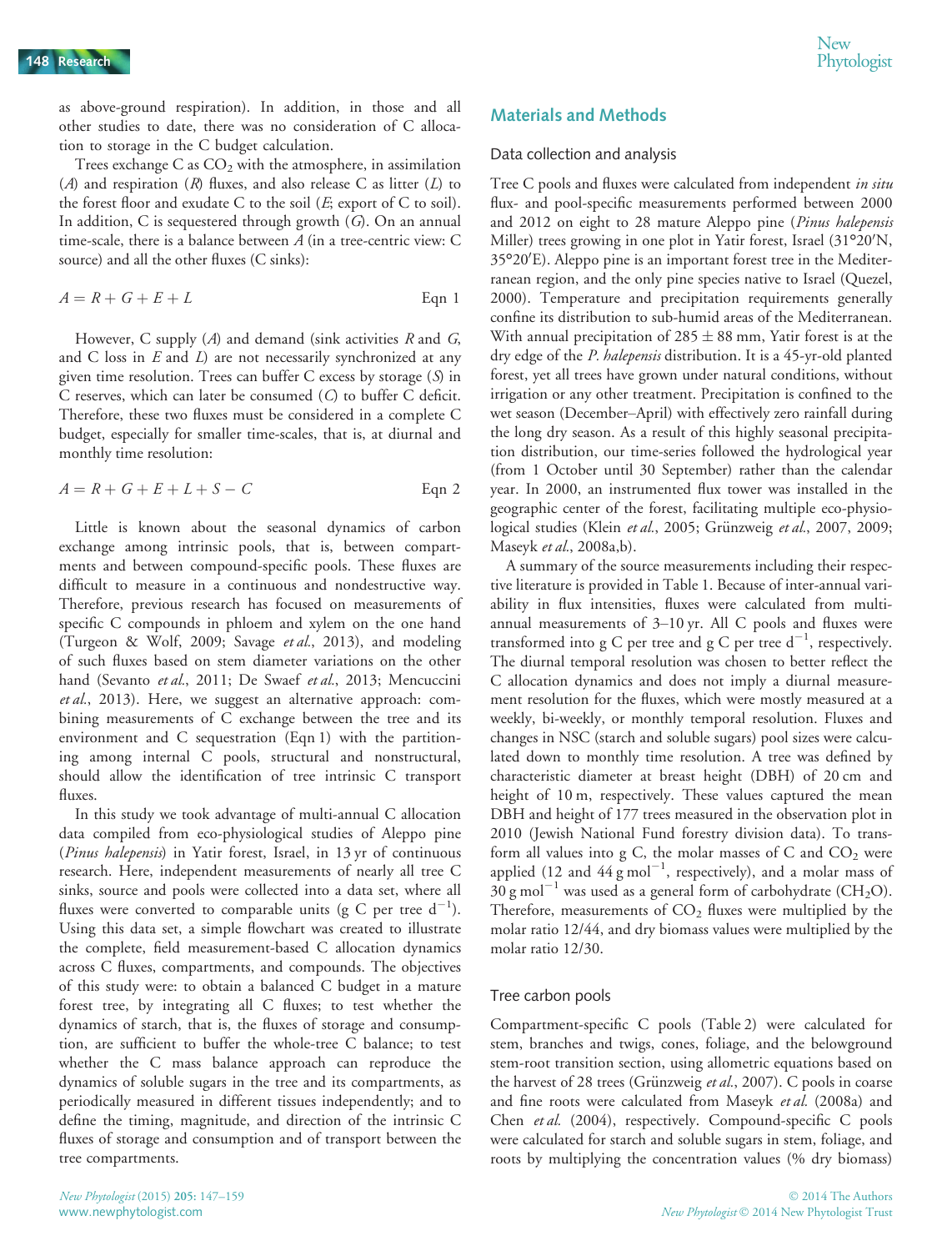Symbol Data source Scope and temporal resolution Pools Foliage total C  $P_f$  Grünzweig et al. (2007) 28 trees; 2003 Stem total C  $P_s$  Grünzweig et al. (2007) 28 trees; 2003 Root total C  $P_r$  Grünzweig et al. (2007) Maseyk et al. (2008a) 28 trees; 2003 Foliage **NSC**  $St_f$ ,  $SS_f$  Atzmon et al. (2002) 10 trees; 2000–2001; monthly Stem NSC St<sub>s</sub>, SS<sub>s</sub> Atzmon et al. (2002) Klein et al. (2014a) 10 trees; 2001, 2012; monthly Root NSC  $St_r$ , SS<sub>r</sub> Atzmon et al. (2002) Klein et al. (2014a) 10 trees; 2000, 2012; monthly Fluxes Net assimilation A Rotenberg & Yakir (2010) Plot-scale; 2000–2004; daily Foliage respiration  $R_f$  Maseyk *et al.* (2008a) 12 trees; 2002–2004; monthly Stem respiration  $R_s$  Maseyk et al. (2008a) 12 trees; 2002–2005; bi-weekly Root respiration  $R_r$  Grünzweig et al. (2009) 29 collars; 2000–2006; weekly Foliage growth  $G_f$  Grünzweig et al. (2007) Klein et al. (2005) 28 trees; 2003 8 trees; 2000–2004; bi-weekly Stem growth  $G_s$  Grünzweig et al. (2007) Klein et al. (2005) 28 trees; 2003 8 trees; 2000–2004; bi-weekly Root growth  $G_r$  Grünzweig et al. (2007) Klein et al. (2011) 5 cores; 2007 Foliage litter  $L_f$  Maseyk *et al.* (2008b) 25 traps; 2000–2011; bi-weekly Stem litter  $L_s$  Maseyk et al. (2008b) 25 traps; 2000–2011; bi-weekly Cone litter  $L_c$  Maseyk *et al.* (2008b) 25 traps; 2000–2011; bi-weekly Root litter and C export  $LE<sub>r</sub>$  Grünzweig et al. (2007) 5 cores; 2007

NSC, nonstructural carbohydrates.

by the calculated compartment-specific C pools. Measurements of NSC dynamics during 2001 (Atzmon et al., 2002) were used for foliage C pools. In stem and roots, large differences in the NSC distribution among different wood tissues (bark and phloem, sapwood, and heartwood) required a more detailed calculation. NSC dynamics in bark and phloem were obtained from

Table 2 Partitioning of the carbon (C) pools by compartment and compound in a Pinus halepensis tree growing in Yatir forest (diameter at breast height (DBH) =  $0.2$  m; height =  $10$  m)

| Compartment            | C content<br>(g C per tree) | Compound | C content<br>(g C per tree) |
|------------------------|-----------------------------|----------|-----------------------------|
|                        |                             |          |                             |
| Stem                   | 32 2 7 3                    |          |                             |
| Branches and twigs     | 18610                       |          |                             |
| Cones                  | 6821                        |          |                             |
|                        |                             | St       | 2020                        |
| Total aboveground wood | 57704                       | SS       | 3751                        |
|                        |                             | OC.      | 51934                       |
|                        |                             | St       | 116                         |
| Foliage                | 5820                        | SS       | 146                         |
|                        |                             | ОC       | 5558                        |
| Root collar            | 7723                        |          |                             |
| Coarse roots           | 3611                        |          |                             |
| Fine roots             | 2367                        |          |                             |
|                        |                             | St       | 548                         |
| Total belowground      | 13700                       | SS       | 754                         |
|                        |                             | OC.      | 12399                       |
| <b>Total tree</b>      | 77224                       |          | 77 224                      |

Compound partitioning is given for October, the beginning of the hydrological year. St, starch; SS, soluble sugars; OC, other, mainly structural, carbon.

Atzmon et al. (2002). In sapwood, NSC time-series were measured during 2012 (Klein et al., 2014a), albeit with lower time resolution than in Atzmon et al. (2002). Sapwood starch and soluble sugar contents were  $41 \pm 4\%$  and  $52 \pm 6\%$ , respectively, of those of bark and phloem, and hence sapwood NSC dynamics were interpolated using bark and phloem data in months where data were missing. Negligible NSC was assumed for the heartwood tissue of the stem and root collar (Hoch et al., 2003). The partitioning of the stem biomass into its different tissues was estimated by measuring their respective depth at breast height. Bark and phloem depth was determined at  $0.7 \pm 0.1$  cm from 17 trees of DBH =  $20.1 \pm 0.6$ . Sapwood depth was determined at 6.0 cm by sap flow measurement using the heat pulse velocity technique (Cohen et al., 2008). This meant that the stem biomass partitioned into 15.6%, 71.8% and 12.6% bark and phloem, sapwood and heartwood, respectively.

#### Tree carbon fluxes

C fluxes were calculated from independent in situ measurements of (1) C uptake, (2) respiration, (3) growth, and (4) litter production and export to soil. All fluxes were converted into g C per tree  $d^{-1}$  and monthly means of diurnal flux rates were integrated into a C allocation data set.

(1) Direct measurements of net carbon assimilation (A) were performed using an infrared gas analyzer (IRGA) chamber gas exchange system, applied extensively during 2000–2004. Yet the large heterogeneity in the light intensity distribution across a tree crown (Welles & Cohen, 1996) introduced a high degree of uncertainty to the upscaling procedure, and called for a more rigorous methodology. Thus, A was downscaled from canopy gross primary productivity (GPP) values calculated from continuous,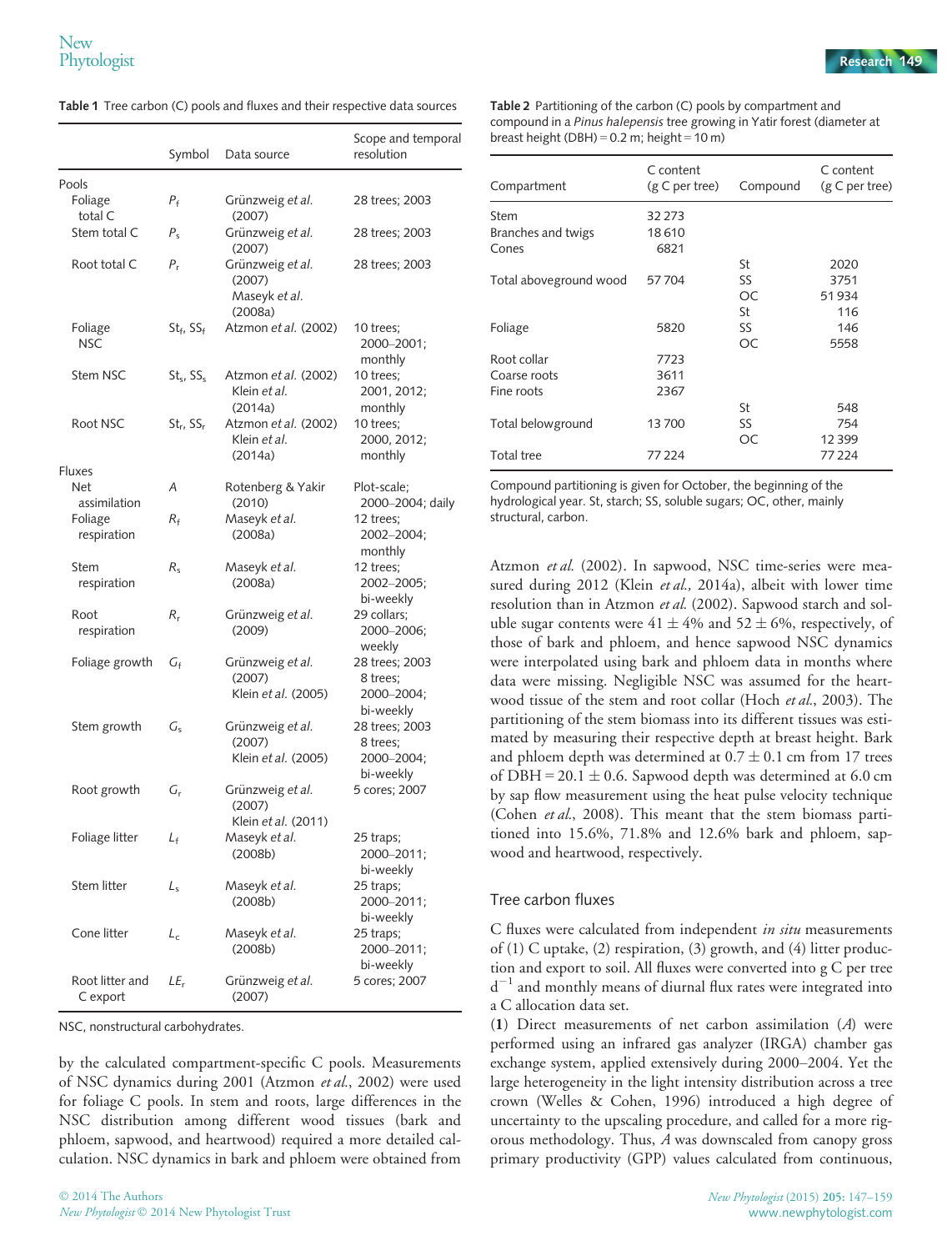in situ eddy-covariance measurements (Rotenberg & Yakir, 2010) and transformed from a land area basis to a single tree basis using the observed stand density (300 trees  $ha^{-1}$ ). In this semiarid ecosystem, the understory is very limited, with total biomass reaching 0.3–1 kg DW m<sup>-2</sup> during the wet season, and hence A was well represented by the canopy GPP (Klein et al., 2014b). GPP was calculated from the difference between net ecosystem  $CO<sub>2</sub>$  exchange and ecosystem respiration, where the daytime respiration rate was calculated for each day as the mean of the first three half-hours of the preceding night, applying verified, sitespecific  $Q_{10}$  (short-term temperature sensitivity) values (Grünzweig et al., 2009). The monthly diurnal  $A$  values used here are means from downscaled continuous GPP measurement during 2001– 2010. To test this approach, GPP-based A values calculated for 2010 were compared with values of  $A$  estimated by multiplying sap flow (i.e. the tree transpiration flux, T), which was measured continuously in 10 trees, by water-use efficiency (WUE; i.e. the ratio  $A/T$ ) derived from time-series of  $\delta^{13}$ C values and daily mean vapor pressure deficit values, as described in Klein et al. (2014a), following the studies of Hu et al. (2010) and Wang et al. (2013). The values obtained by the application of this novel approach showed a high degree of conformity with GPP-based A values both in the total annual value (< 1% discrepancy) and in the daily dynamics ( $r^2$  = 0.77 for correlation of 365 daily datapoints). Finally, the monthly mean GPP-based A values were correlated with the aforementioned upscaled needle gas-exchange values, yielding a linear fit with slope of 0.85 and  $r^2 = 0.88$ .

(2) Nighttime foliage respiration  $(R_f)$  and diurnal stem respiration  $(R_s)$  were upscaled from IRGA chamber gas exchange measurements performed on 12 trees during 2002–2005 (Maseyk et al., 2008b).  $CO<sub>2</sub>$  efflux rates were integrated over the gas exchange period, that is, dark hours and 24 h for  $R_f$  and  $R_s$ , respectively, and multiplied by the gas exchange surface. For  $R_f$ , the surface was the total foliage area, that is, the plot-scale total foliage area calculated by dividing the leaf area index (LAI; 1.5) by the prevailing stand density (300 trees  $ha^{-1}$ ). For  $R_s$ , the surface was the stem surface area, assuming a conical shape, plus the surface area of branches and twigs based on branch length and diameter data from two fallen trees in situ (Maseyk et al., 2008a). Root respiration  $(R<sub>r</sub>)$  was derived from area-based soil respiration  $(R_{\text{soil}})$  measurements in 29 collars during 2000–2006 obtained by Grünzweig et al. (2009). In that study, the overall annual contribution of heterotrophic respiration to the annual  $R_{\text{solid}}$  was quantified experimentally as 35%, and hence the annual  $R_r$  was calculated as  $0.65 \times R_{\text{soil}}$ . The monthly dynamics of  $R_{\text{r}}$  were constructed using low  $R_r/R_{\text{solid}}$  ratios in the wet season (0.50 on average) and high  $R_r/R_{\text{solid}}$  ratios in the dry season (0.75 on average), as also indicated in Grünzweig et al. (2009).

(3) C allocation to growth was calculated for the three different tree compartments, namely, foliage, stem, and roots. Foliage growth  $(G_f)$  on an annual scale was calculated as 35% of the foliage C pool, because P. halepensis in Yatir forest retains needles of four age classes, with a dry biomass fractionation of 0.35, 0.35, 0.20, and 0.10 for 1-, 2-, 3- and 4-yr-old needles, respectively. The calculated annual  $G_f$  was similar (95.4%) to the annual foliage litter-fall that was measured directly (item (4) below), as

expected for a steady-state tree foliage biomass. Mean monthly  $G_f$ values were then calculated by dividing the annual total according to the mean needle growth curve from eight trees measured in 2000–2004 (Klein et al., 2005). Annual stem growth  $(G<sub>s</sub>)$  was calculated as 1.95% of DBH, the mean annual DBH increment measured in eight trees, multiplied by the aboveground woody C pools (stem, branches and twigs, and cones). Annual  $G<sub>s</sub>$  was divided into month-scale rates using the mean stem growth curve (Klein *et al.*, 2005). For comparison,  $G<sub>s</sub>$  was also calculated from the product of mean basal area increment, obtained from treerings, and wood density, and confirmed the values obtained using DBH increments (< 1% discrepancy). Root growth  $(G_r)$  was the only C flux that was not measured directly. To estimate it, we multiplied the root C pools (Table 2) by their corresponding root turnovers, estimated from a global root turnover data set (Gill & Jackson, 2000). Considering the annual precipitation and mean air temperature at our site, root turnover was estimated as 0.2 and  $0.05 \text{ yr}^{-1}$  for fine roots and coarse roots, respectively. This implied an average fine-root longevity of 5 yr, comparable to values found in *Pinus resinosa* (Aber et al., 1985), but higher than those of other pine species in wet sites (Schoettle & Fahey, 1994). The annual growth of the root collar was calculated by dividing the root collar biomass by its age. The monthly dynamics of G<sub>r</sub> were estimated from root biomass increment measurements in *P. halepensis* saplings. A 30-wk dry-down experiment simulating the seasonal drought in Yatir forest showed that  $G_r$ was high under wet conditions, peaking at a moderate drought length, and with negligible growth in very dry conditions (Klein et al., 2011). Therefore,  $G_r$  was assumed here to be constrained to February–July, and to have a constant growth rate in February– June and a 50% higher growth rate in July.

(4) Loss of C through litter production was quantified using 25 in situ litter traps that were monitored on a monthly basis in 2003–2011. Foliage litter  $(L_f)$ , branch and twig litter  $(L_s)$  and cone litter  $(L_c)$  were identified and transformed from an area basis to a single tree basis using the observed stand density (300 trees ha<sup>-1</sup>). Root litter and C export ( $LE$ <sub>r</sub>) were calculated from an average annual belowground increase in soil C (Grünzweig et al., 2007, 2009) minus the C flux that was retained in the roots  $(G_r)$ .  $LE_r$  lacked information on monthly dynamics, and hence we assumed similar dynamics as for  $G_r$ , that is, confinement to February–July with a constant growth rate during February–June and a 50% growth rate in July. Loss of C to herbivores was not quantified but, with very little evidence of herbivory, it was assumed to be negligible.

#### Integration of the tree carbon pools and fluxes into a carbon allocation flowchart

To integrate the different C fluxes at the whole-tree level, timeseries of all C fluxes were fed into two simple, custom-made process flowcharts. The first flowchart showed C allocation patterns at the whole-tree level, with partitioning into C compounds (starch, soluble sugars, and all other C), yielding three C pools connected by five C fluxes  $(A, R, G, L + E \text{ and } S/C)$ . The second flowchart showed the same C allocation patterns, with both C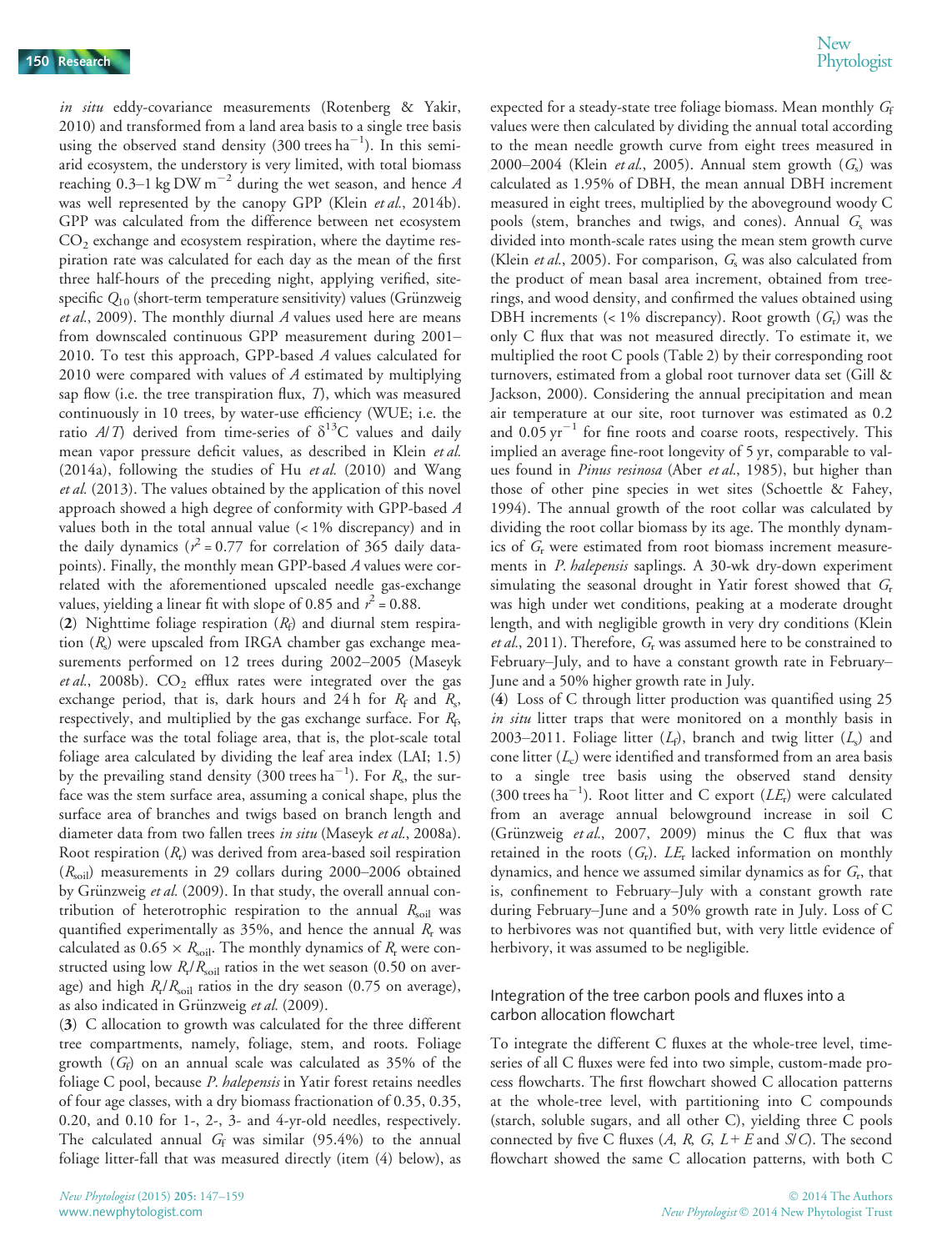compound and C compartment (foliage, stem, and roots) partitioning, yielding nine pools  $(3 \times 3)$  connected by fifteen fluxes  $(5 \times 3)$ . Diurnal rates of C fluxes, at a monthly time-resolution, and initial pool sizes (Table 2) were calculated from the measurements described in the previous section 'Tree carbon fluxes'. Integrating these data, we were able to calculate diurnal changes in C pool sizes, using a basic algorithm:

$$
P_{x(t)} = P_{x(t-dt)} + \sum \text{IF}_{i(t)} - \sum \text{OF}_{i(t)} \qquad \text{Eqn 3}
$$

where the size of a C pool  $P_x$  on a given day (t) was calculated from its size on the preceding day  $(t-dt)$  plus the sum of all inflows  $(IF_i)$  and minus the sum of all outflows  $(OF_i)$  registered for that day. The monthly means of all fluxes were applied uniformly to all days of the respective month. This algorithm reflects a parsimonious approach, in which the smallest feasible set of assumptions is applied. To test our C balance approach, we calculated changes in the pools of soluble sugars (SS), that is, the balance between all C sources and sinks, and compared them to observed changes in SS as previously reported (Atzmon et al., 2002; Klein et al., 2014).

In the second, compartment-specific flowchart, the root SS pool was tested against the observed changes in root SS while the foliage and stem SS pools did not change. This is because the C transport between the different compartments was calculated using a top-down approach, that is, C flows from one level to the next (from foliage to stem and from stem to roots) only after sinks of the current level have been completed (the 'push theory'; Farrar & Jones, 2000):

$$
T_{\text{foliage to stem}} = A + C_{\text{f}} - (R_{\text{f}} + G_{\text{f}} + L_{\text{f}} + S_{\text{f}}); \tag{Eqn 4}
$$

and:

$$
T_{\text{stem to roots}} = T_{\text{foliage to stem}} + C_{\text{s}} - (R_{\text{s}} + G_{\text{s}} + L_{\text{s}} + S_{\text{s}}), \quad \text{Eqn 5}
$$

where  $T$  is the transport flux and the fluxes  $A$ ,  $C$ ,  $R$ ,  $G$ ,  $L$  and  $S$ are assimilation, consumption, respiration, growth, litter production, and storage, respectively.

Standard errors associated with individual C fluxes and pools were taken directly from the source data and represented variations between samples and measurement times, including inter-annual variations among measurements that were taken in a specific month across different years. Errors were downscaled and upscaled together with means. Whole-tree C fluxes and pools were calculated from compartment-specific data, and hence their standard errors were calculated according to error propagation rules (Taylor, 1997); that is, if  $x$  and  $y$  have independent errors dx and dy, then the error in  $z = x + y$  is  $dz = (dx^2 + dy^2)^{1/2}$ .

#### Visualization of carbon allocation dynamics

In order to visualize the C allocation dynamics that were calculated from *in situ* measurements and using Eqns  $(3-5)$  in the flowcharts, a video file was created for each of the two flowcharts, using Stella simulation tool version 10.0.1 (Isee Systems, San

Diego, CA, USA). Here, this tool was used solely to produce video files, and hence the term 'simulation' does not imply any modeling procedure (although such procedures were available in the software). C pools were defined as stocks and initialized with the measured pool sizes. C fluxes were defined as flows connecting the different stocks, with no further application of any functional relationship; that is, all flows had the basic function 'TIME', described by Eqn 3. The monthly means of all fluxes were applied uniformly to all days of the respective month in a 365-line look-up table that was imported as input to the simulation. Running specifications were defined with 365 d (from 1 October until 30 September) at a 1-d time-step.

### Comparative analysis of carbon allocation at the forest scale

Monthly means of tree C fluxes that were calculated from in situ measurements were summed at the annual time-scale and compared with respective C fluxes reported in the scientific literature. In many earlier studies, C allocation was studied at the forest scale rather than at the single-tree level (i.e. in  $gC m^{-2}$ , rather than g C per tree), and hence we converted our results to a stand area basis, using the observed stand density of  $300$  trees ha<sup>-1</sup>. One important advantage of our study site ecosystem was the negligible extent of understory vegetation (Klein et al., 2014b), making this conversion straightforward. For the comparative analysis of C partitioning among the major C sinks  $(R, G \text{ and } L)$  across various forest types, we used the Fluxnet database, as reported in Luyssaert et al. (2007). For this purpose, autotrophic respiration, net ecosystem production, and the difference between net primary production and net ecosystem production were identified as our predefined C fluxes R, G and L. For the comparative analysis of the partitioning of the C fluxes  $R$ ,  $G$  and  $L$  among the compartments foliage, stem, and roots, we used data from several earlier studies (Ryan et al., 1997; Waring et al., 1998; Law et al., 2001; Litton et al., 2007). In those studies, however, net ecosystem production was not reported, and hence net primary production was used as a proxy for the sum of growth and litter production.

## **Results**

#### Carbon mass balance at the whole-tree level

Mean diurnal C fluxes (g C per tree  $d^{-1}$ ) between the tree and its environment were calculated for each month of the hydrological year, from October to September of the following calendar year. Fig. 1 shows the C sinks, in columns, and the C source, assimilation (A), as a curve. Both source and sinks showed an expected bell-shape seasonal pattern with peak intensities in March–April, and significantly lower intensities before and after the wet season (October–November and July–September, respectively). Yet C flux intensity was not entirely synchronized with the timing of precipitation (see the Materials and Methods section), but rather was shifted by 1 month: December fluxes were relatively low, in spite of December being the beginning of the wet season, and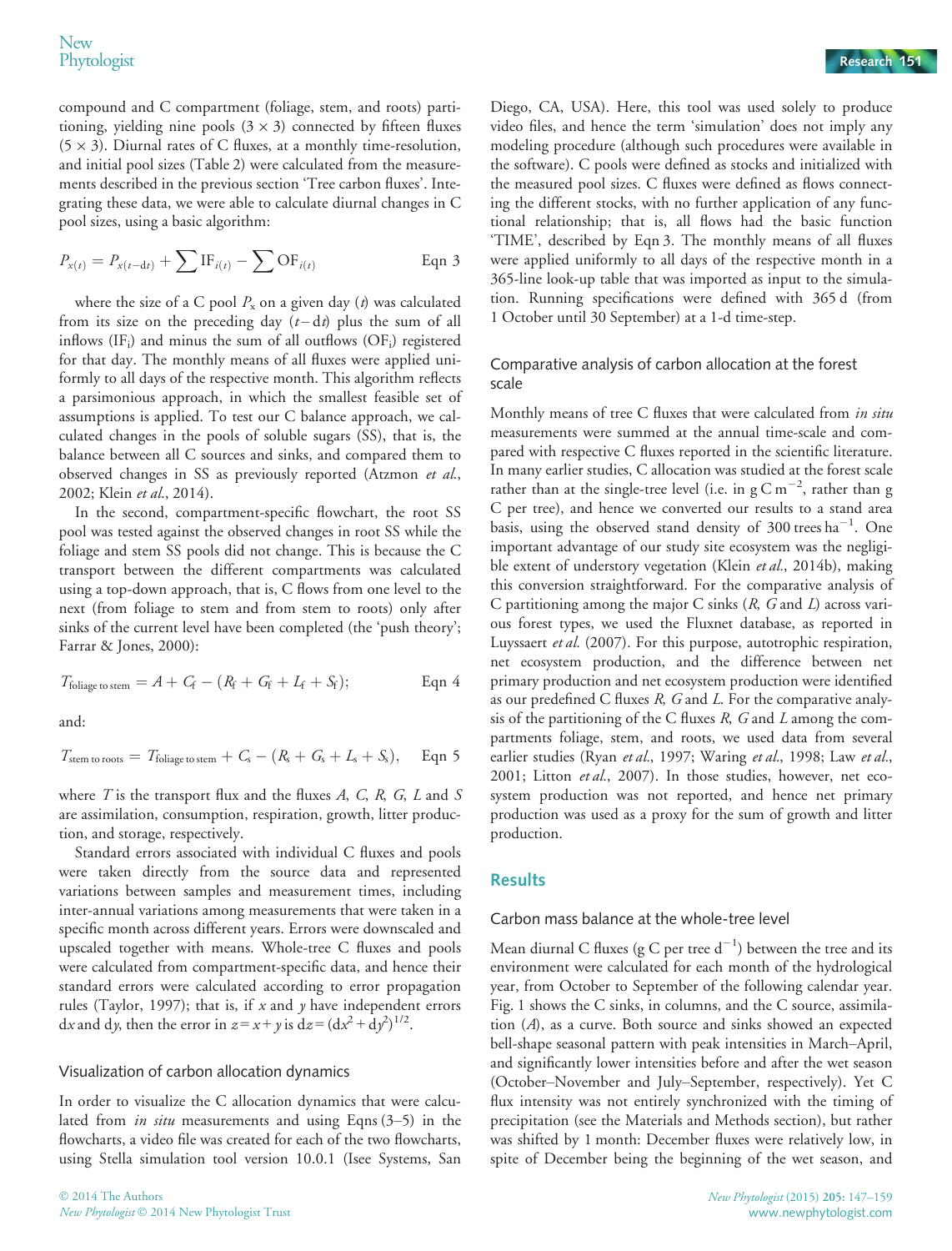

**Fig. 1** Monthly dynamics (mean  $\pm$  SE) of assimilation (A), respiration (R), growth (G), export to soil (E), and litter production (L) in a mature Pinus halepensis tree under semi-arid conditions. Values are based on long-term measurements of the individual fluxes in Yatir forest between 2000 and 2011.

fluxes remained high in May (and June for sinks), beyond the end of the wet season in April. Among C sinks, respiration  $(R)$ was the major flux, accounting for 70.3% of the total C sink. Growth (G) and export to soil and litter production  $(E+L)$  were 17.0% and 12.7% of sinks, respectively. In general, C fluxes peaked during the late wet season (March–April), except for  $E+L$ , which showed maximum values in June–July.

Integrating the monthly mean diurnal C fluxes over the whole year yielded an annual C source of 24 463 g C per tree  $yr^{-1}$  and an annual sum of C sinks of 23 521 g C per tree  $\rm{yr}^{-1}.$  The relatively small discrepancy of 941.8 g C per tree  $yr^{-1}$  (3.8%) meant that, on an annual scale, our analysis showed the expected, balanced tree C budget. This annual C turnover of c. 24 kg (excluding C respired by leaves during the daytime) was 30% of the total tree C (77 kg; Table 2), and 12% of the total tree dry biomass (193 kg). A major difference between C source and sinks was in the amplitude of seasonal changes. The intensity ranges of C source and C sinks were  $28.7-153.7$  and  $26.5-114.2$  g C per tree  $d^{-1}$ , respectively. Source and sink intensities were similar in

September and October, but different in all other months. In February and March, C source was larger than sinks by 39–57 g C per tree  $d^{-1}$ , whereas in June and July, C source was smaller than sinks by 44–56 g C per tree d $^{-1}$ . The large monthly scale C imbalance meant that the tree had to buffer the large gaps between C source and sinks, and suggested an important role for C reserves.

## Integration of compound-specific pools into a whole-tree carbon allocation flowchart

The mass balance between C source and C sinks (Fig. 1) is schematically described in Fig. 2(a). Such a C balance provides no information on C partitioning between intrinsic C pools and their dynamics, that is, C allocation fluxes, and hence the tree C pool is essentially a black box. To examine this, we introduced the internal C pools of soluble sugars (SS), starch (St) and new, current-year C other than soluble sugars or starch (NC), and the internal fluxes of storage (i.e. St formation; S) and consumption (i.e. St degradation; C). Compound-specific pools were then integrated into a whole-tree C allocation flowchart, schematically described in Fig. 2b. The assimilated C joins the tree SS pool, where it may change its form and flow in one of three fluxes: respiration as  $CO<sub>2</sub>$  (R); synthesis into another C compound (e.g. cellulose, lignin, or amino acids) and integration into tree tissues as part of growth  $(G)$ ; or synthesis into St as part of storage  $(S)$ . The S/C flux is unique in the sense that it is assumed to be the only bi-directional flux: carbon may flow back from the St pool into the SS pool following starch hydrolysis. C losses to the environment also include litter production  $(L)$  and export to soil  $(E)$ .

To describe the tree C allocation dynamics and test the hypothesis that C reserves can buffer short-term imbalances between C source and sinks, a simple whole-tree C allocation flowchart was constructed. In this flowchart, C fluxes and pools followed the detailed C balance scheme (Fig. 2b), with flux intensities (Fig. 1) and starch dynamics as input. To initialize the calculation of specific pool sizes, estimates of compound-specific C pool sizes were used (Table 2). The flowchart output was the changes in the three compound-specific C pools that were





 $NC$  Fig. 2 Carbon (C) fluxes in a tree depicted by a 'black box' flow diagram (a) and with partitioning among internal C pools (b). Fluxes are: A, assimilation; R, respiration; G, growth; E, export to soil; L, litter production; and S/C, storage/consumption of C reserves. Pools are: SS, soluble sugars; St, starch; and NC, new, current-year C.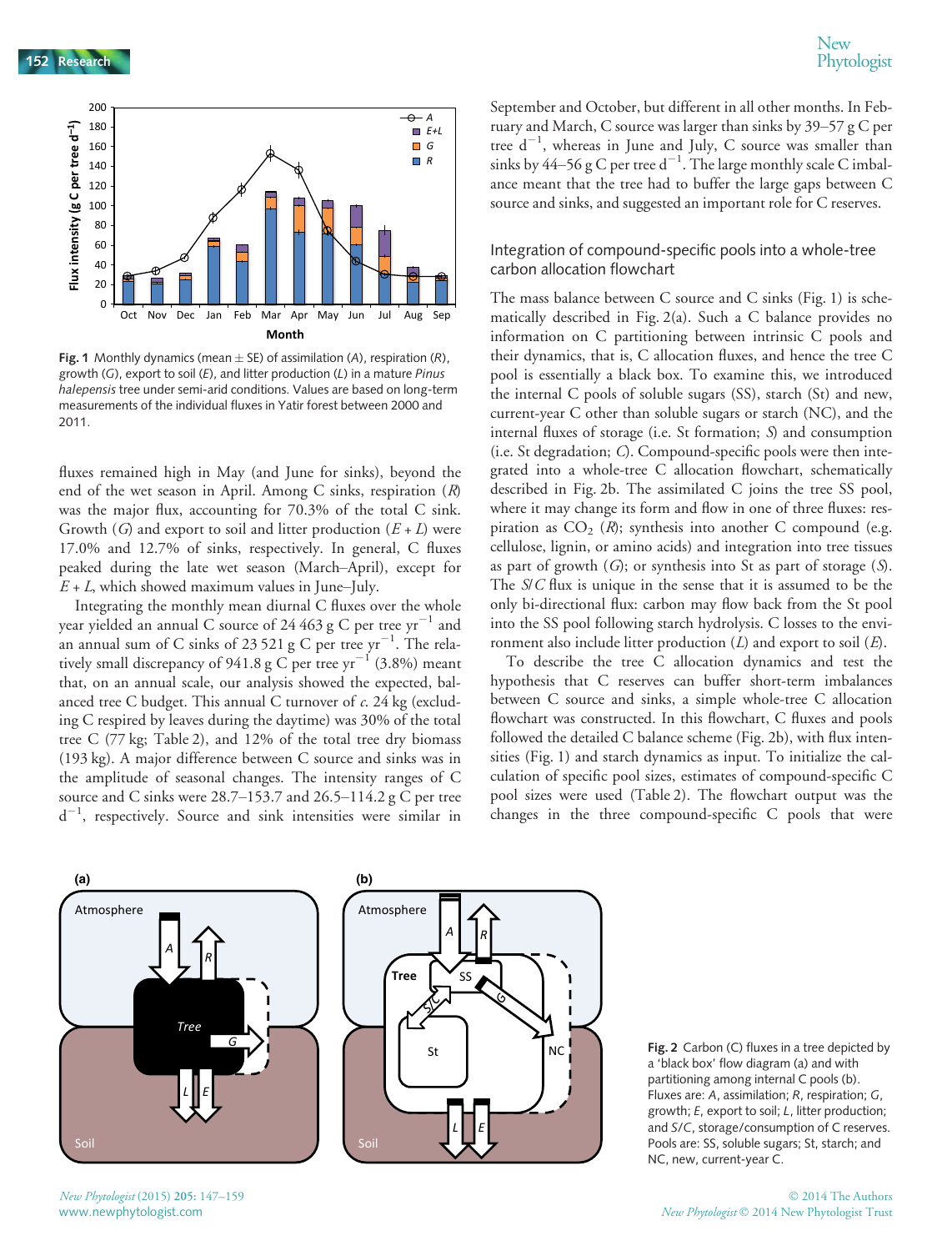

Fig. 3 Whole-tree carbon (C) allocation dynamics in 12 months based on C flux intensities and starch dynamics in a mature Pinus halepensis tree. The widths of the arrows are proportional to flux intensities (g C per tree  $d^{-1}$ ), and fluctuations in the size of each C pool noted by its relative saturation, between its annual minimum and maximum values. Fluxes are: A, assimilation; R, respiration; G, growth; LE, litter production and export to soil; S, storage; and C, consumption.

calculated in diurnal steps (Supporting Information Video S1). Fig. 3 shows monthly C allocation dynamics, with fluctuations in the size of each C pool noted by its relative saturation, between its annual minimum and maximum values. The St pool increased mostly during December–March (large inflows) and decreased during May–July (large outflows). The NC pool increased gradually throughout the year (but less so during September–November), with most of the increase during April–July. Within the flowchart, the C balance between  $A$ ,  $R$ ,  $G$ ,  $LE$  and  $S/C$  was calculated as changes in the SS pool, which decreased between November and February and increased between March and June. Comparing these calculated SS levels (Fig. 3) to SS measurements showed generally similar behavior, with discrepancies in the magnitude of the seasonal dynamics (Fig. 4). The calculation yielded smaller fluctuations in SS than observed, yet captured the general dynamics and the SS value at the end of the year. A correlation based on 11 data-points (the October value was not calculated but rather used to initialize the flowchart) produced the linear fit: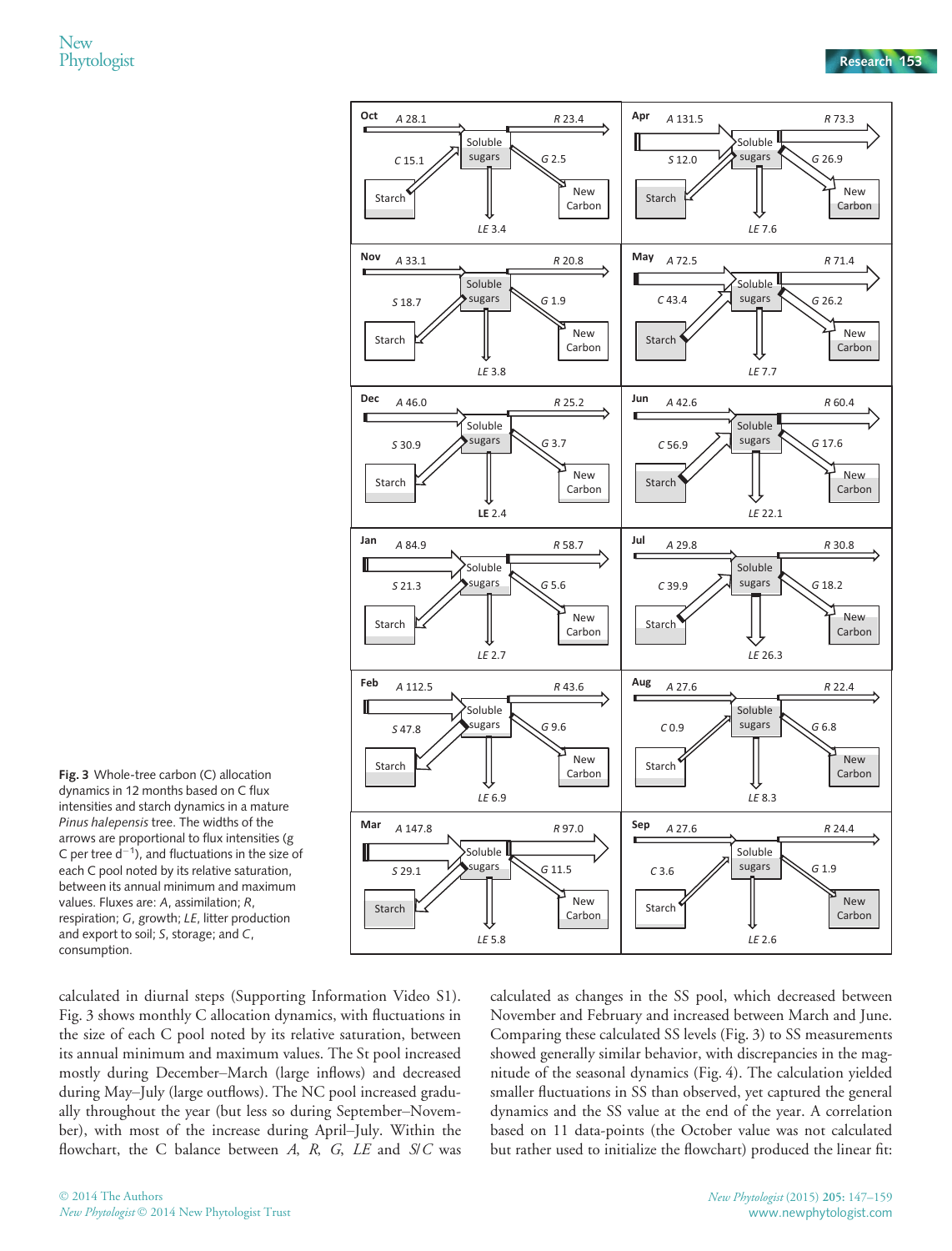154 Research 154 Phytologist



Fig. 4 Calculated (open circles) versus observed (closed circles) changes in soluble sugar content in a mature Pinus halepensis tree under semi-arid conditions (mean  $\pm$  SE). A correlation based on 11 data-points (the October value was measured) produced the linear fit: calculated  $SS = 0.49 \times$  measured SS + 1959 ( $r^2 = 0.48$ ; P = 0.016).

calculated  $SS = 0.49 \times measured$   $SS + 1959$  $(r^2 = 0.48;$  $P = 0.016$ .

#### Compartment-specific carbon allocation flowchart

Whole-tree flux intensities (Fig. 1) were calculated by integrating measurements of fluxes at three compartments, that is foliage, stem, and roots, indicated by the subscripts f, s and r, respectively (Table 1). To better exploit the data that were collected, C sinks were partitioned into compartment-specific sinks (Fig. 5). Foliage dominated EL ( $L_f/EL = 0.65$ ), and, to a lesser extent, G ( $G_f/d$  $G=0.51$ ) as a result of high fluxes in the late spring and summer months. R was dominated by roots  $(R_r/R = 0.61)$ , which respired at rates of  $40-75$  g C per tree  $d^{-1}$  in March–June. As St content dynamics were also available for all three compartments, the C allocation flowchart (Fig. 3) was expanded to include both compound- and compartment-specific fluxes (Fig. 6). In this flowchart, compound-specific C pools followed the description in the whole-tree flowchart (from left to right: St, SS and NC), while compartment-specific C pools were laid out intuitively, from foliage at the top, through stem in the middle to roots at the bottom. Four additional internal fluxes were constructed to allow C transport between leaves and stem and between stem and roots. Transport flux intensities were calculated using Eqns 4 and 5 and hence changes in foliage and stem SS pools could not be captured. The flowchart output was the changes in the nine compound- and compartment-specific C pools that were calculated in diurnal steps (Video S2). Mean diurnal C allocation dynamics during October, January, April, and July showed major seasonal shifts in all C pools (Fig. 6). During October, all C fluxes were relatively small and St pools low. In January, most C fluxes were higher, especially above ground. All St pools increased, and NC increased in the stem. The increased C transport to roots was allocated mostly to root respiration. During April, the high C influx through an increased assimilation rate was distributed to all C pools above and below ground, saturating all St pools



Fig. 5 Partitioning of monthly carbon sinks (respiration (a), growth (b), and litter and export (c); all are mean  $\pm$  SE) by compartment (f, foliage; s, stem; r, roots; and c, cones) in a mature Pinus halepensis tree under semiarid conditions. Values are based on long-term measurements of individual fluxes in Yatir forest between 2000 and 2011.

and increasing stem and root NC pools. In July, lower St pools indicated the ongoing consumption of St (note the change in arrow direction from St to SS pools), in parallel with continued growth in foliage and roots. Calculated changes in the  $SS_r$  pool were compared with the measured values (Fig. 7). The C balance-based calculation overestimated  $SS_r$  during November–December and May–August by up to 83% in June, and underestimated  $SS<sub>r</sub>$  by up to 62% during most of the wet season. Yet the general  $SS_r$  dynamics and final value were captured with relatively good agreement. A correlation produced the linear fit: calculated  $SS_r = 2.25 \times$  measured  $SS_r - 550$  ( $r^2 = 0.68$ ;  $P = 0.002$ ). Fig. 8 shows the intensity of C transport between the compartments, which generally followed the increase in C allocation in the wet season, and the subsequent decrease in the dry season. In July and August, C fluxes had negative values, indicating relocation fluxes, that is, from stem to foliage, and from roots to stem, respectively.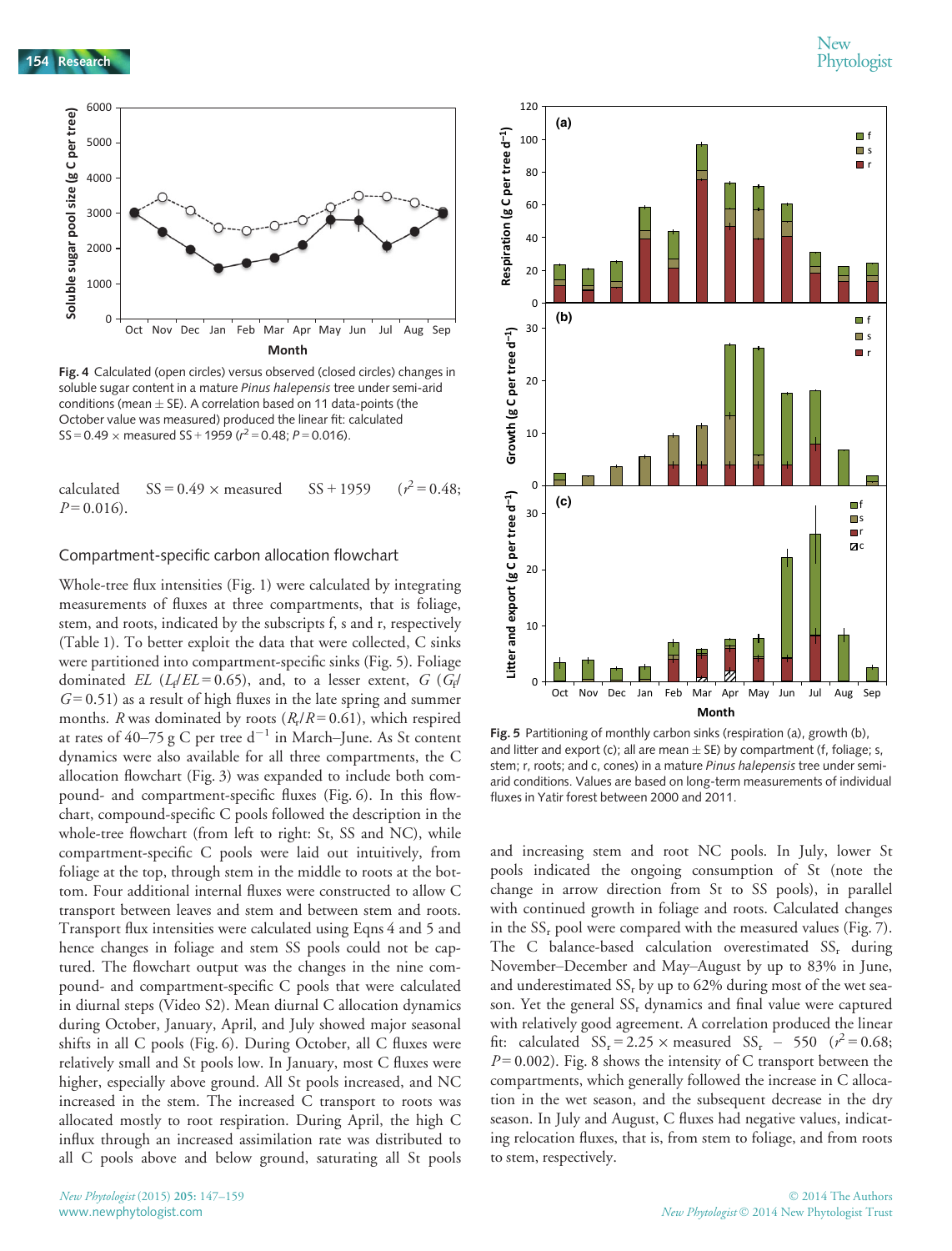$\overrightarrow{A}$  28.1  $R_f$  9.3  $A$  131.5  $R_f$  15.6 **f SS f SS** Foliage S<sub>f</sub> 0.9  $G_{\epsilon}$  1.4  $S_f$  0.9  $\bigvee$   $\qquad \qquad$   $\bigvee$   $G_f$  1.4 **Foliage**  $^{C_{\rm f} 1.9}$   $\bigvee$   $^{C_{\rm f} 13.6}$ *G***f New f New**   $L.1.2$ **f St f St Carbon Carbon** Lf Lf f to s 13.2 f to s 103.2  $rac{R_s}{2.6}$ *R*<sub>c</sub> 10.8  $\frac{1}{\sqrt{1-\frac{1}{2}}\sqrt{1-\frac{1}{2}}\left(\frac{1}{2}-\frac{1}{2}\right)}$ **s SS s SS Stem** *S*<sub>c</sub> 5.3  $C_s$  20.3  $\pi$   $\left[\sqrt{G_s} \frac{1}{1 + \frac{1}{\sqrt{G_s}}} \right]$  $S_5 5.3$   $\sqrt{1 - 9.3}$ *G***Stem**  $L_{\rm s}$  0.1  $\begin{array}{|c|c|c|c|c|}\n\hline\n\text{S} & \text{S} & \text{S} \\
\hline\n\text{S} & \text{S} & \text{S} \\
\hline\n\end{array}$ **s New s New s St** *L*c 0.0 **s St** *L*c 2.0 **Carbon Carbon** *R*r 10.5 s to r 75.9 *R* $\frac{1}{\sqrt{2}}$ **r SS r SS** Roots  $S_r$  4.2 *G***Roots**  $S_r$  4.2  $G_r$  0.0  $S_r$  8.5  $S_r$  8.5 **r New r New r St r St Carbon Carbon** *LE* $LE_r$  4.0 r 0.0 **Jan**  $4849$  **Contracts**  $R_f$  14.6 **Jul**  $A$  84.9  $R_f$  14.6  $\overrightarrow{A}$  29.8  $R_f$  8.4 Π **f SS f SS**  $S_f$  0.9  $\bigvee$   $\bigvee$   $\bigvee$   $\bigvee$   $\bigvee$   $\bigvee$   $G_f$  0.0  $C_f$  1.1 *G<sub>f</sub>* 10.2 **Foliage** Foliage  $C_f$  1.1 **f New**   $f$  St  $\left\{\n \begin{array}{ccc}\n \end{array}\n\right\}\n \left\{\n \begin{array}{ccc}\n \end{array}\n\right\}\n \left\{\n \begin{array}{ccc}\n \downarrow & 18.0\n \end{array}\n\right\}\n \left\{\n \begin{array}{ccc}\n \text{f New} \\
 \text{Corhom} \\
 \text{Forhom} \\
 \end{array}\n\right\}$ **f St Carbon Carbon** Lf Lf  $rac{R_{\rm s}}{2}$  4.8  $R_s$  4.2  $f_{\rm eff}$  to s  $\sim$ **s SS s SS** *G***Stem** *G* $S_5$  9.8  $\sqrt{G_5}$  5.6 **Stem** C<sub>s</sub> 19.7  $\frac{1}{\sqrt{2}}$   $\frac{1}{\sqrt{2}}$   $\frac{1}{\sqrt{2}}$   $\frac{1}{\sqrt{2}}$   $\frac{1}{\sqrt{2}}$   $\frac{1}{\sqrt{2}}$   $\frac{1}{\sqrt{2}}$  $L_{\rm s}$  0.1 *L*<sub>c</sub> 0.  $\frac{1}{2}$ 0.4 **s New**  s<br>່ດາ **s New**  *L*c 0.1  $L_c$  0.2 **s St s St Carbon Carbon**  $s$  to  $r$  46.8 *R*r 39.3 *R*r 18.2 **r SS r SS Roots**  $S_r$  0.6 **G**<sub>r</sub> 0.0 **Roots**  $C_r$  19.1  $\left\langle \begin{array}{c} \mathbf{0} \ \mathbf{0} \end{array} \right\rangle$ **r New r New r St r St Carbon Carbon** *LE*r 0.0 *LE*r 8.0

**Oct**  $\begin{array}{ccc} A \, 2R & 1 \end{array}$   $R_f \, 9.3$  **Apr** 

Fig. 6 Three-compartment carbon (C) allocation dynamics in October, January, April, and July based on C flux intensities and starch dynamics in a mature Pinus halepensis tree. C pools are divided horizontally, from top to bottom, into the compartments foliage (f), stem (s), and roots (r); and vertically, from left to right, into the C compounds starch (St), soluble sugars (SS), and new, current-year C. The widths of the arrows are proportional to flux intensities (g C per tree  $d^{-1}$ ), and fluctuations in the size of each C pool noted by its relative saturation, between its annual minimum and maximum values. Fluxes are indicated by the capital letters A, assimilation; R, respiration; G, growth; LE, litter production and export to soil; S, storage; and C, consumption, with small letters indicating the respective compartment.

# **Discussion**

We have presented a tree C mass balance that yielded a nearly closed budget, providing new information on tree C allocation dynamics. C sinks were dominated by respiration, which, in turn, was mostly from roots. At the whole-tree level, starch that accumulated during the wet season was consumed during the dry season, allowing continued tree activities. The three-compartment flowcharts also indicated the possibility that, at the height of the dry season, C was relocated from stem to foliage and from roots to stem.

# The partitioning of carbon among tree fluxes and compartments

Our flux intensity analysis (Fig. 1) has demonstrated the extent to which C sinks are dominated by respiration. Growth fluxes were substantially smaller, allocating only 17% of the assimilated C. Many studies measure growth as a proxy for C allocation, but need to consider that this approach underestimates the partitioning of C fluxes to respiration and additional fluxes, as previously noted (Muller et al., 2011). At the forest ecosystem scale, the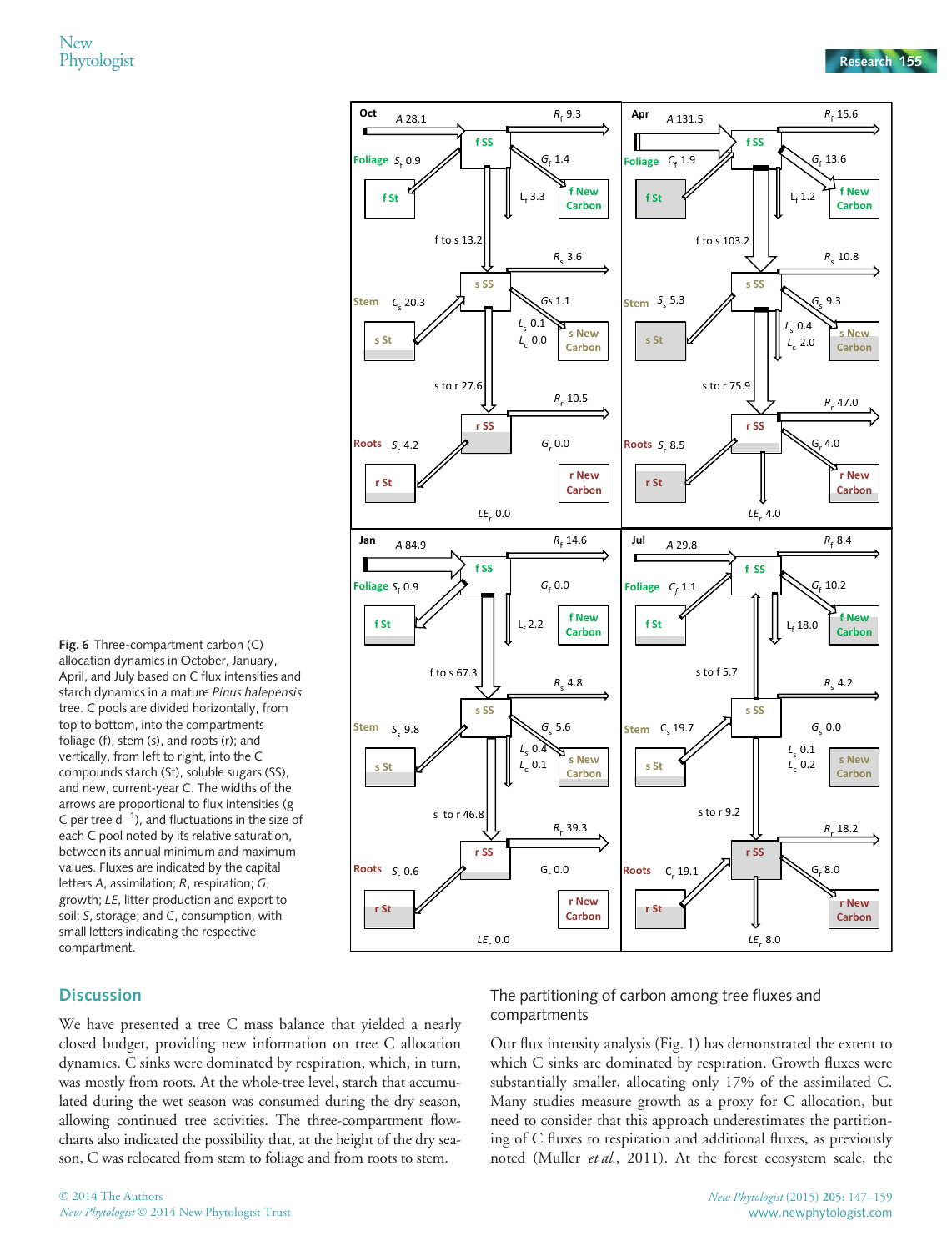

Fig. 7 Calculated (open circles) versus observed (closed circles) changes in root soluble sugar content (SS<sub>r</sub>) in a mature Pinus halepensis tree under semi-arid conditions (mean  $\pm$  SE). A correlation based on 11 data-points (the October value was measured) produced the linear fit: calculated  $SS_r = 2.25 \times$  measured  $SS_r - 550$  ( $r^2 = 0.68$ ;  $P = 0.002$ ).



**Fig. 8** Carbon (C) allocation fluxes (mean  $\pm$  SE) between compartments in a mature Pinus halepensis tree under semi-arid conditions. Open bars, foliage to stem; closed bars, stem to roots. Negative C fluxes, in July and August, indicate relocation fluxes, that is, from stem to foliage, and from roots to stem, respectively.

ratio  $(G+L)/A$ , also termed carbon use efficiency, has long been reported to be c. 0.40, indicating the 'carbon cost' of respiration (Ryan *et al.*, 1997). To what extent are these C partitioning patterns different from the patterns of forest trees in other sites? One indication comes from information on  $CO<sub>2</sub>$  fluxes over forest canopies, which include additional components (e.g.  $CO<sub>2</sub>$ ) exchange of the understory and heterotrophic respiration from soil), but for which there are more available than for tree-scale C balance. Measurements from the Yatir forest flux tower, over the trees that were included in this study, show that the mean annual C uptake and ecosystem respiration fluxes are 820 and 600 g C m<sup>-2</sup> y<sup>-1</sup>, respectively (Rotenberg & Yakir, 2010). This yields an R/A ratio of 0.73, slightly higher than the tree-scale value of 0.70 reported here, which is expected considering the contribution of soil respiration to the ecosystem C exchange. A meta-analysis of C flux data from 12 European pine forests and from the entire Fluxnet network (Luyssaert et al., 2007) yields an R/A ratio of 0.83, indicating an even larger partitioning to





Fig. 9 Partitioning of the major tree carbon (C) sinks on an annual timescale and on a forest area basis in this study (right-end bars in (a); SA) and in earlier studies of C allocation at the forest scale. (a) The partitioning among major C sinks (L, litter production; G, growth; and R, respiration) across various forest types from the Fluxnet database ( $n = 18-96$  sites per type; Luyssaert et al., 2007). (b) The partitioning of respiration and the sum of growth and litter production among the compartments foliage (f), stem (s), and roots (r) in earlier studies (from left: Ryan et al., 1997, multiple species; Waring, et al., 1998, Jo, Pp1; Law et al., 2001, Pp2; Litton et al., 2007, Pp3) and in this study. Temp., temperate; Med., Mediterranean; SA, semi-arid (this study); Everg., evergreen; Decid., deciduous; Mult., multiple species; Jo, Juniperus occidentalis; Pp, Pinus ponderosa; Ph, Pinus halepensis.

respiration. Considering most forest types around the globe, the relative portions of C allocated to R, G and L are  $0.43-0.73$ , 0.05–0.27 and 0.13–0.34, respectively (Fig. 9a). This comparative analysis also shows that the partitioning among C sinks is not directly related to biome, water availability (wet/dry) or foliage cover (evergreen/deciduous). Evidently, our results are most similar to those for the contrasting tropical wet forest and the boreal wet evergreen forest, and least similar to those for the Mediterranean forest (Fig. 9a). It is possible that the high C partitioning to  $G$  and  $L$  in the Mediterranean forest is related to a high abundance of summer-deciduous broadleaf species, which are absent in our semi-arid ecosystem. Nevertheless, Waring et al. (1998) found the highest tree R/A ratio (0.60) among 12 forest sites in a semi-arid forest, and Litton et al. (2007) found an increase in R/A ratio with decreasing A.

Previous studies of the C balance at the tree scale have shown a different flux partitioning than here, with growth estimated as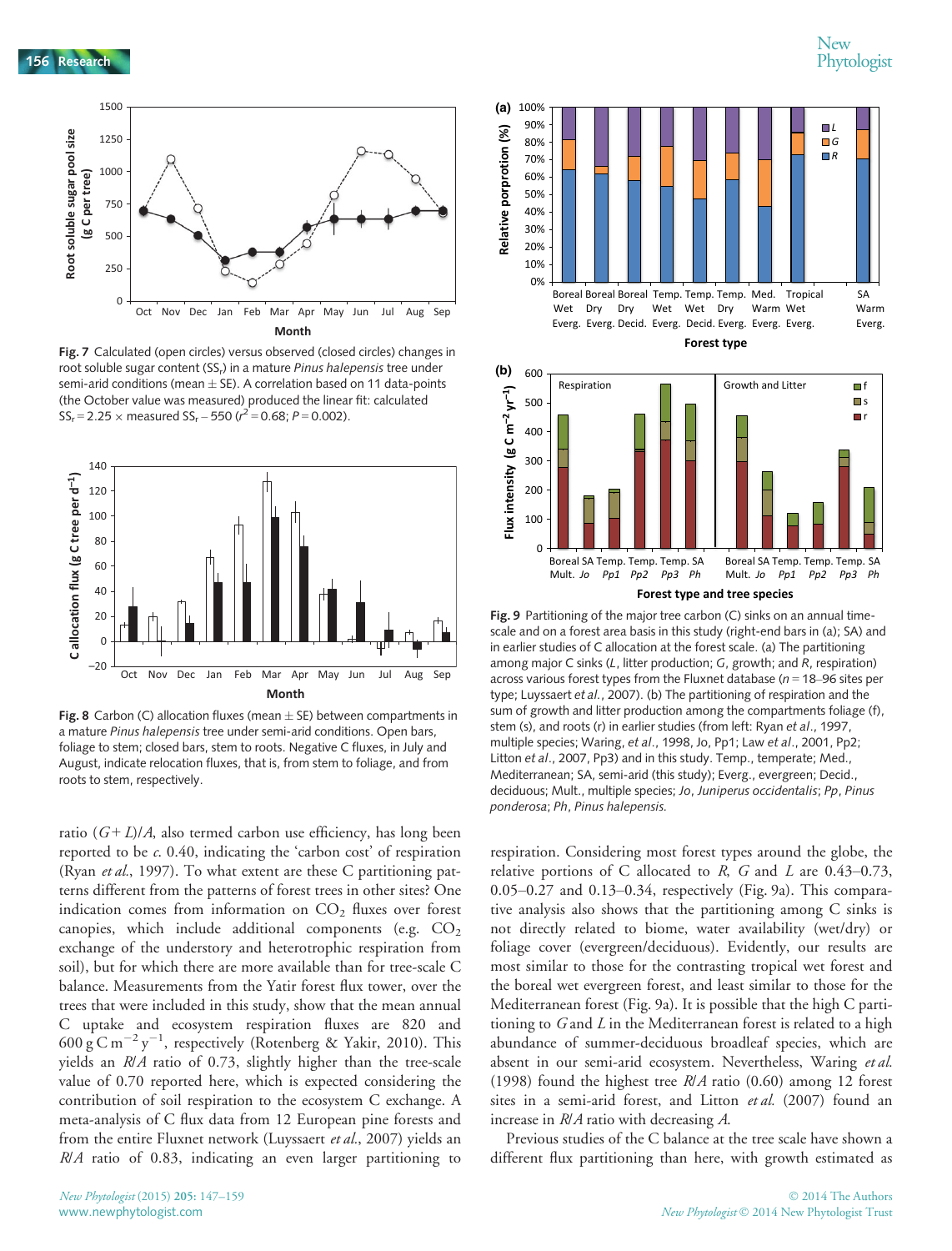<code>Table 3</code> Flux and compartment partitioning (g C per tree yr $^{-1}$ ) of the tree carbon (C) balance in this study and in previous studies

|                          | Symbol      | Agren et al. (1980) | Nygren et al. (1996)  | Le Goff et al. (2004) | This study       |
|--------------------------|-------------|---------------------|-----------------------|-----------------------|------------------|
| Forest biome             |             | Boreal              | Tropical              | Temperate             | Semi-arid        |
| Tree species             |             | Pinus sylvestris    | Erythrina poeppigiana | Fraxinus excelsior    | Pinus halepensis |
| Tree age (yr)            |             | 14                  | 2                     | 25                    | $35 - 45$        |
| Tree height (m)          |             | 2.8                 | 3.7                   | 17.1                  | 10.0             |
| Tree DBH (cm)            |             | <b>NA</b>           | <b>NA</b>             | 18.2                  | 20.0             |
| Flux                     |             |                     |                       |                       |                  |
| Net assimilation         | A           | 1723                | 13 6 66               | 20590                 | 24 4 63          |
| Foliage respiration      | $R_{\rm f}$ | <b>NA</b>           | 2930                  | 3470                  | 4222             |
| Stem respiration         | $R_{\rm s}$ | 64                  | NA.                   | <b>NA</b>             | 2246             |
| Root respiration         | $R_{r}$     | 109                 | 2076                  | 4548                  | 10074            |
| $R/(R+G+LE)$             |             | 10%                 | 36%                   | 32%                   | 70%              |
| Foliage growth           | $G_{f}$     | 286                 | 2044                  | 3060                  | 2037             |
| Stem growth              | $G_{5}$     | 277                 | 4302                  | 11 110                | 1120             |
| Root growth              | $G_r$       | 960                 | 1280                  | 2500                  | 834              |
| $G/(R+G+LE)$             |             | 90%                 | 55%                   | 68%                   | 17%              |
| Foliage litter           | $L_{\rm f}$ | <b>NA</b>           | 1128                  | <b>NA</b>             | 1943             |
| Stem litter              | $L_{\rm S}$ | <b>NA</b>           | <b>NA</b>             | <b>NA</b>             | 92               |
| Reproduction litter      | $L_{c}$     | <b>NA</b>           | <b>NA</b>             | <b>NA</b>             | 114              |
| Root litter and C export | $LE_r$      | <b>NA</b>           | <b>NA</b>             | <b>NA</b>             | 840              |
| $LE/(R + G + LE)$        |             | <b>NA</b>           | 8%                    | <b>NA</b>             | 13%              |

DBH, diameter at breast height; NA, not available.

the major flux (Table 3). Unfortunately, two of these three earlier studies were performed on young trees and saplings (Agren et al., 1980; Nygren et al., 1996, respectively), which can have substantial differences in C metabolism from mature trees. Le Goff et al. (2004) analyzed the C balance of 25-yr-old Fraxinus excelsior, but did not quantify any litter and export fluxes. This was in spite of the fact that  $A$  was smaller by 14% than the sum of calculated C sinks in that study. All three studies disregarded important compartment-specific fluxes, such as stem and foliage respiration. Finally, the estimation of many of the C fluxes in those earlier studies was rather crude, and often relied on simulated data or literature data used under some assumptions. Therefore, it is possible that the C flux partitioning in previous studies overestimated growth as the major C flux in a tree, supporting the biased view of a growth-dominated C balance. Our results, together with forest flux measurements applying advanced micrometeorological techniques such as eddy covariance (Bonan, 2008; Reichstein et al., 2013), call into question the validity of this view.

The partitioning of C fluxes into the tree's compartments (Fig. 5) can be also compared with the results of earlier studies (Table 3), with some degree of uncertainty. The annual C uptake calculated for 25-yr-old F. excelsior (Le Goff et al., 2004) was relatively close to the value estimated here. Results from that study and from Agren et al. (1980) were also in agreement with the major role of roots in the tree's respiration flux. Yet our observation of the foliage as a major sink for growth differed from the other studies, which suggested that growth was dominated by the stem or the roots. Again, the comparison to forest-scale studies yielded better agreement with our results (Fig. 9b). Roots dominate the respiration flux and, to a lesser extent, the sum of growth and litter. Focusing on growth, the relative proportion of C allocated to foliage is  $c$ . 0.70 (Brüggemann  $et al$ , 2011; and

references therein), higher than our ratio of 0.51. C allocated to stem growth is always smaller than that allocated to foliage or roots, and the only facultative G flux (Litton et al., 2007).

# Intrinsic carbon fluxes and the role of starch as a carbon reserve

Our analysis showed large imbalances between C source and sinks (up to 57 g C per tree  $d^{-1}$ ), which were observed as C excess during the wet season, and as C deficit during the dry season (Fig. 1). Starch dynamics were sufficient to buffer these gaps, as C excess was stored in this pool during November–April, and consumed during May–October. Fig. 3 shows that in June and July starch consumption became the major C source for the tree, supplying C at rates of 57 and 40 g C per tree  $d^{-1}$ , respectively, compared with the lower rates of assimilation (43 and 30 g C per tree  $d^{-1}$ , respectively). Yet at the compartment level, it is possible that the 'local' starch pool was insufficient to match C demands. Evidently, our three-compartment C flowchart demonstrated that C allocation between discrete compartments could be bi-directional, with the existence of two relocation flows: C transport from roots to the stem, and from the stem to the leaves (Fig. 6). These flows were relatively minor in size (5.7 g C per tree  $d^{-1}$  and 6.2 g C per tree  $d^{-1}$ , respectively), within the magnitude of the calculated error, and restricted to the peak drought months of July–August. The potential C relocation to the leaves in July correlated with a minimum in the foliage starch pool, while the stem starch pool was also close to its lowest level. The potential relocation from roots to the stem in August did not correlate with such a local minimum in either stem or roots. In both cases, and at all times, all three compartments had some amount of starch. The first relocation (from stem to foliage) suggests some low threshold level at which local starch hydrolysis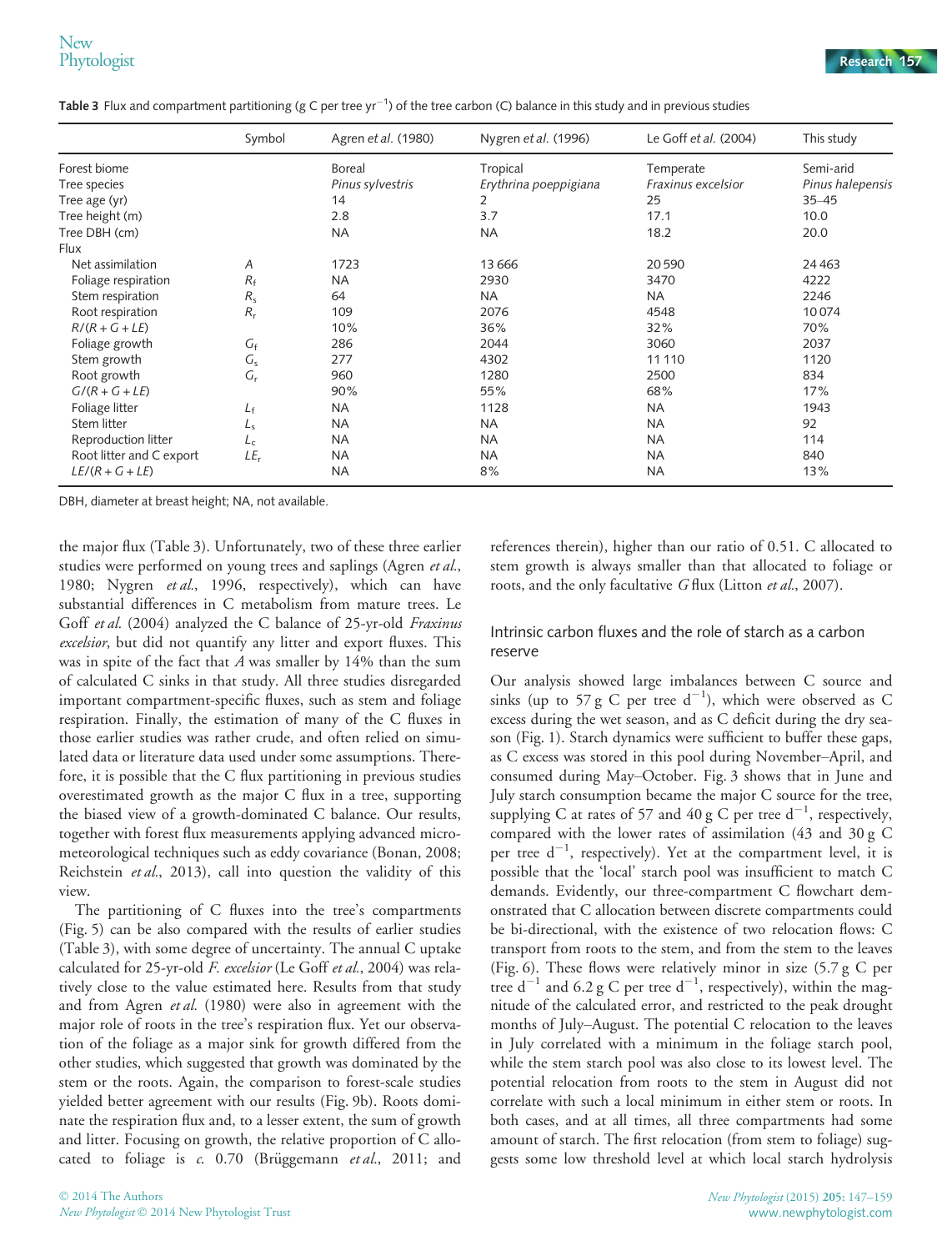stops and C must be imported into leaves, in agreement with Hoch (2005). The second relocation (from roots to stem) might suggest that C transport within the tree is governed by sink activities rather than supply level, as discussed in earlier studies (Farrar & Jones, 2000). It would be interesting to determine to what extent these relocation flows can change (e.g. increase under environmental stress) and whether such C management changes offer any advantage to tree fitness and drought resistance.

The C pool dynamics estimates yielded by our simple flowchart were in partial agreement with the observed pool sizes (Figs 4, 7). However, discrepancies still existed, and could be related to one or more of the following reasons: (1) uncertainties related to some of the C fluxes, especially to belowground fluxes (root growth, root respiration, and C export to soil), which involved multiple assumptions and indirect estimations; (2) uncertainties related to changes in the NSC pools, which were derived from measurements over 2 yr only; (3) inter-annual differences which could affect the flux intensity estimation, considering the unequal span of data sources (Table 1; for example, stem respiration was measured in 2002–2005, a set of wet years, whereas litter production was measured in 2000–2011, integrating some drier years); (4) the existence of other mobile C pools, such as lipids or other nonstructural compounds such as resin, which are quite abundant in pine tissues; (5) a possible reserve function of some structural C compounds, such as hemicelluloses (Hoch, 2007; Schädel et al., 2009, 2010). Considering the high number of uncertainties, any concrete statement about the source of the discrepancy would be highly speculative.

Combining stem diameter variation measurements and complex mechanistic modeling, De Swaef et al. (2013) were able to predict dynamics in phloem sugar loading in tomato (Solanum lycopersicum) grown in the glasshouse. Our results suggest that, using direct measurements of C fluxes, this approach can potentially be extended to mature forest trees in the field. It might thus contribute to quantitative assessment of phloem C transport dynamics, which are currently not well understood and very difficult to measure in mature trees (Windt et al., 2006; Mencuccini et al., 2013). Another promising approach uses C isotope fractionation to follow C allocation dynamics in trees (reviewed in Brüggemann et al., 2011). Integration of such data into the C allocation flowchart presented here is among our future research assignments. This is of key importance considering the need to improve our understanding of tree C management and its sensitivity to environmental perturbations such as  $CO<sub>2</sub>$  increase and drought stress.

### Acknowledgements

The authors thank Jose Grünzweig of the Hebrew University of Jerusalem and Dan Yakir of the Weizmann Institute of Science for their useful discussions at earlier stages of this project. Christophe Randin of the University of Basel is acknowledged for assistance with simulations using Stella. Three anonymous referees are gratefully acknowledged for their useful comments, which were critical in helping to improve this paper. T.K. receives funding from Plant Fellows, an international Post Doc Fellowship

Program in Plant Sciences of the Zürich-Basel Plant Science Center (PSC). The research was co-funded by the EU FP7 Marie Curie actions and the Swiss National Fund project FORCARB (31003A\_14753/1) allocated to the Basel Plant Ecology group headed by Christian Körner. G.H. received funding from the European Research Council (ERC) grant no. 2333; project TRE-ELIM to Christian Körner) during parts of the work for this study.

#### References

- Aber JD, Melillo JM, Nadelhoffer KJ, McCaughery CA, Pastor J. 1985. Fine root turnover in forest ecosystems in relation to quality and form of nitrogen availability: a comparison of two methods. Oecologia 66: 317-321.
- Agren GI, Axelsson B, Flower-Ellis JGK, Linder S, Persson H, Stall H, Troeng E. 1980. Annual budget for a young Scots pine. Ecological Bulletins 32: 307-313.
- Atzmon N, Schiller G, Riov Y. 2002. Survey of seasonal carbohydrate level fluctuations as a basis to understand development and growth of forest trees in Israel. KKL-JNF Report #90-3-085-02.
- Barbaroux C, Breda N. 2002. Contrasting distribution and seasonal dynamics of carbohydrate reserves in stem wood of adult ring-porous sessile oak and diffuse-porous beech trres. Tree Physiology 22: 1201-1210.
- Bonan GB. 2008. Forests and climate change: forcings, feedbacks, and the climate benefits of forests. Science 320: 1444-1449.
- Brüggemann N, Gessler A, Kayler Z, Keel SG, Badeck F, Barthel M, Boeckx P, Buchmann N, Brugnoli E, Esperschütz J et al. 2011. Carbon allocation and carbon isotope fluxes in the plant-soil-atmosphere continuum: a review. Biogeosciences 8: 3457–3489.
- Canadell JG, Raupach MR. 2008. Managing forests for climate change mitigation. Science 320: 1456–1457.
- Chen WJ, Zhang QF, Cihlar J, Bauhus J, Price DT. 2004. Estimating fine-root biomass and production of boreal and cool temperate forests using aboveground measurements: a new approach. Plant and Soil 265: 31–46.
- Cohen Y, Cohen S, Cantuarias-Aviles T, Schiller G. 2008. Variations in the radial gradient of sap velocity in trunks of forest and fruit trees. Plant and Soil 305: 49–59.
- De Swaef T, Driever SM, van Meulebroek L, Vanhaecke L, Marcelis LFM, Steppe K. 2013. Understanding the effect of carbon status on stem diameter variations. Annals of Botany 111: 31–46.
- Drake JE, Davis SC, Raetz LM, DeLucia EH. 2011. Mechanisms of age-related changes in forest production: the influence of physiological and successional changes. Global Change Biology 17: 1522-1535.
- Farrar JF, Jones DL. 2000. The control of carbon acquisition by roots. New Phytologist 147: 43–53.
- Gill RA, Jackson RB. 2000. Global patterns of root turnover for terrestrial ecosystems. New Phytologist 147: 13–31.
- Grünzweig JM, Gelfand I, Yakir D. 2007. Biogeochemical factors contributing to enhanced carbon storage following afforestation of a semi-arid shrubland. Biogeosciences 4: 891–904.
- Grünzweig JM, Hemming D, Maseyk K, Lin T, Rotenberg E, Raz-Yaseef N, Falloon PD, Yakir D. 2009. Water limitation to soil  $CO<sub>2</sub>$  efflux in a pine forest at the semiarid "timberline". Journal of Geophysical Research 114: G03008.
- Hoch G. 2005. Fruit-bearing branchlets are carbon autonomous in mature broad-leaved temperate forest trees. Plant, Cell & Environment 28: 651-659.
- Hoch G. 2007. Cell wall hemicelluloses as mobile carbon stores in non-reproductive plant tissues. Functional Ecology 21: 823–834.
- Hoch G, Richter A, Körner C. 2003. Non-structural carbon compounds in temperate forest trees. Plant, Cell & Environment 26: 1067-1081.
- Hu J, Moore DJP, Riveros-Iregui DA, Burns SP, Monson RK. 2010. Modeling whole-tree carbon assimilation rate using observed transpiration rates and needle sugar carbon isotope ratios. New Phytologist 185: 1000– 1015.